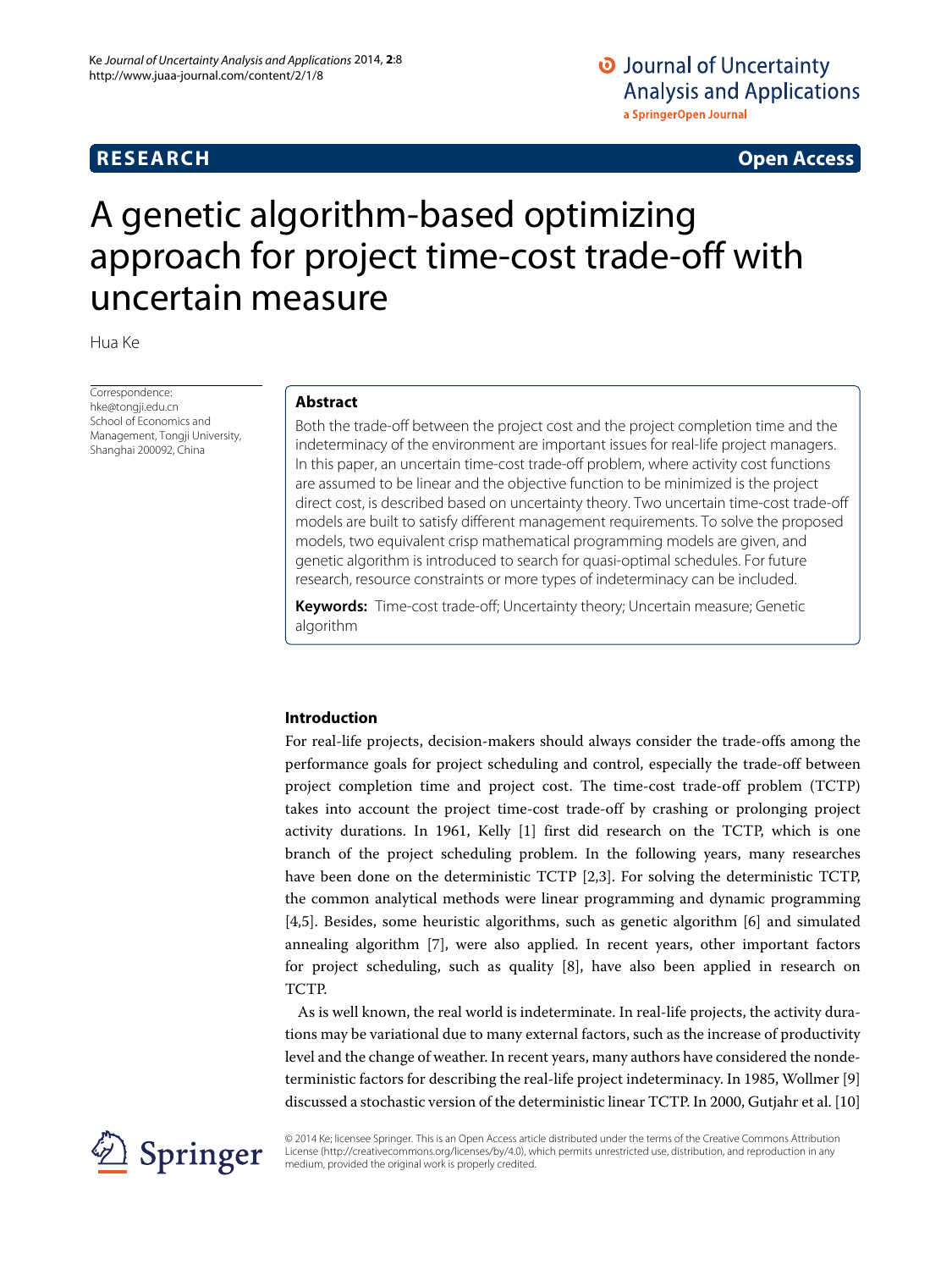designed a modified stochastic branch-and-bound approach and applied it to a specific stochastic discrete TCTP. Aghaie and Mokhtari [\[11\]](#page-8-10) described an approach based on ant colony optimization method and Monte Carlo simulation technique for project crashing problem with exponentially distributed activity durations. Zahraie and Tavakolan [\[12\]](#page-8-11) embedded two concepts of time-cost trade-off and resource leveling and allocation in a stochastic multiobjective optimization model, where fuzzy set theory was applied to represent different options for each activity. Ke et al. [\[13\]](#page-8-12) built two models for stochastic TCTP with the philosophies of chance-constrained programming and dependent-chance programming. Mokhtari et al. [\[14\]](#page-8-13) developed a hybrid optimization approach based on cutting plane method and Monte Carlo simulation for stochastic TCTP in PERT networks. Ke et al. [\[15\]](#page-8-14) modeled stochastic project time-cost trade-offs with time-dependent activity durations.

For some projects in indeterminate environment, probability theory is no longer valid for describing activity durations for the lack of statistical data, since human beings usually overweigh unlikely events. For this case, the activity durations may be described by fuzzy variables. The first work on the fuzzy TCTP was done by Leu et al. [\[16\]](#page-8-15). Jin et al. [\[17\]](#page-8-16) gave a genetic algorithm (GA)-based fully fuzzy optimal time-cost tradeoff model, in which all parameters and variables were characterized by fuzzy numbers and an example in ship building scheduling was demonstrated. Eshtehardian et al. [\[18\]](#page-8-17) established a multiobjective fuzzy time-cost model. Ghazanfari et al. [\[19,](#page-8-18)[20\]](#page-8-19) applied possibilistic goal programming to the TCTP to determine optimal duration for each activity in the form of triangular fuzzy numbers. Ke et al. [\[21\]](#page-8-20) built three fuzzy programming models for TCTP based on credibility theory. Chen and Tsai [\[22\]](#page-8-21) constructed membership function of fuzzy minimum total crash cost based on Zadeh's extension principle and transformed the time-cost trade-off problem to a pair of parametric mathematical programs.

When the indeterminacy does not behave either randomly or fuzzily, we need a new tool to deal with it. To describe indeterminacy which is neither randomness nor fuzziness, Liu founded uncertainty theory in 2007 [\[23\]](#page-8-22) and refined it in 2010 [\[24\]](#page-8-23). Uncertainty theory is a branch of axiomatic mathematics for modeling human uncertainty. To the knowledge of the authors, no researchers considered time-cost trade-off problem in uncertain environment, which is not either stochastic or fuzzy. In this paper, we introduce uncertainty theory for modeling the TCTP in indeterminate environment. We propose two uncertain time-cost trade-off models according to some different decision-making criteria. As Huang and Ding [\[25\]](#page-8-24) showed that using standard path algorithms (e.g., the well-known Dijkstra method) was not able to arrive at solutions for searching critical path of this problem, GA is applied in this paper. Some numerical experiments in which the activity durations are assumed to be uncertain variables with known uncertainty distributions are presented.

The remainder of the paper is organized as follows: Section ['Preliminaries'](#page-2-0) gives some concepts of uncertainty theory as preliminaries for modeling. Section ['Problem descrip](#page-3-0)[tion'](#page-3-0) describes the TCTP with uncertain activity durations. In Section ['Uncertain models](#page-5-0) [of time-cost trade-off problem'](#page-5-0), based on some decision-making criteria, two types of uncertain models are presented. The following section gives two numerical experiments to illustrate the proposed models. Finally, Section ['Conclusions'](#page-7-0) draws some concluding statements.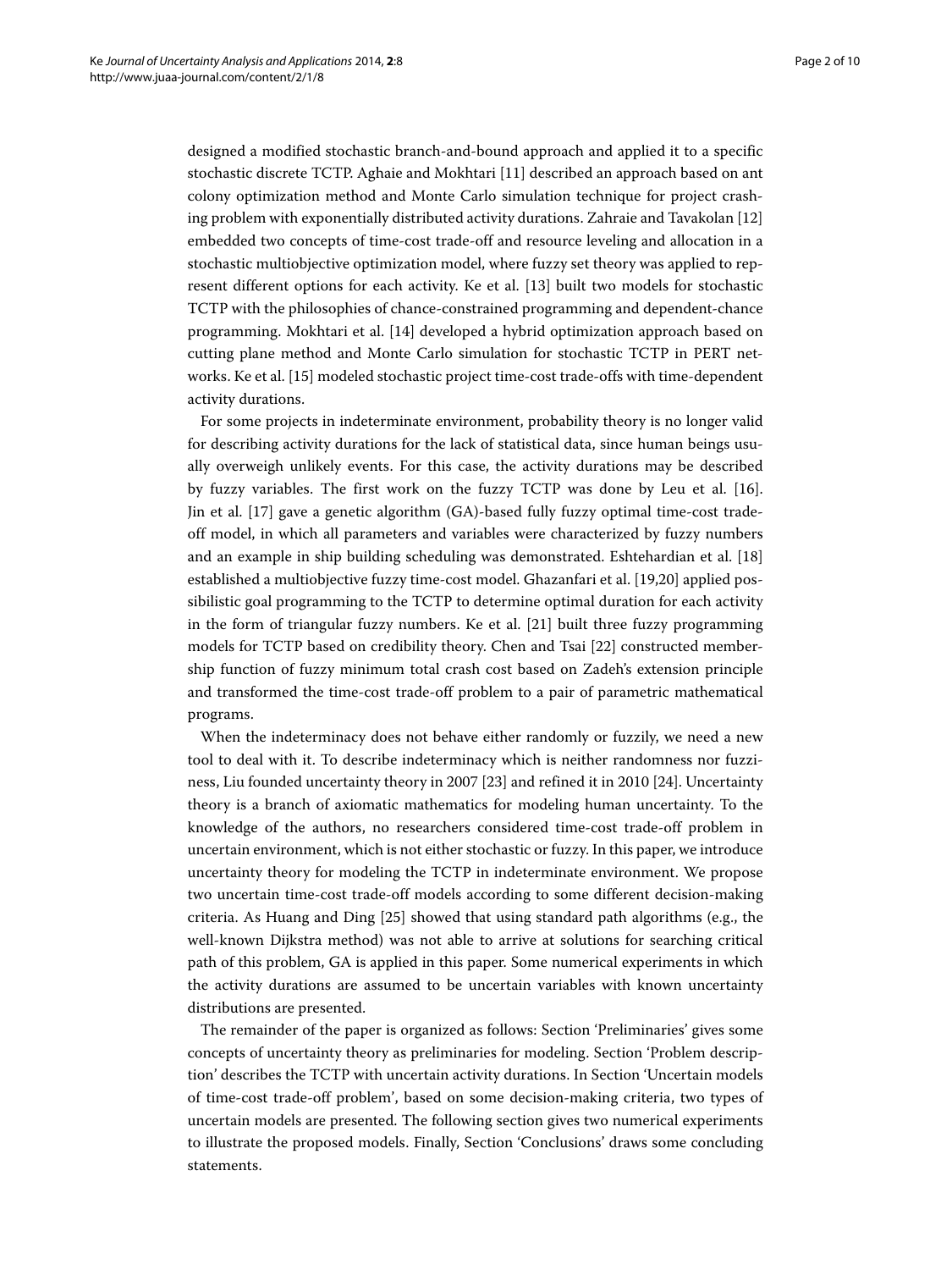#### <span id="page-2-0"></span>**Preliminaries**

To better describe and understand uncertain phenomena, Liu [\[23\]](#page-8-22) proposed uncertainty theory, which has been applied to many fields such as uncertain calculus [\[26,](#page-8-25)[27\]](#page-8-26), uncertain risk analysis [\[28\]](#page-8-27), uncertain logic [\[29\]](#page-8-28), uncertain finance [\[30\]](#page-9-0), and uncertain differential equation [\[31\]](#page-9-1). Based on uncertainty theory, Liu [\[32\]](#page-9-2) formulated uncertain programming for solving application problems with uncertain factors, which has been applied into some optimization problems, e.g., option pricing [\[33\]](#page-9-3), facility location [\[34\]](#page-9-4), inventory problem [\[35\]](#page-9-5), transportation problem [\[36\]](#page-9-6), uncertain graph [\[37\]](#page-9-7), and portfolio selection [\[38\]](#page-9-8).

In this section, we introduce some basic concepts which will be helpful for establishing some uncertain models for the TCTP. Let  $\Gamma$  be a nonempty set, and  $\mathcal L$  a  $\sigma$  -algebra over  $\Gamma$ . Each element  $\Lambda$  in  $\mathcal L$  is called an event.

**Definition 1.** (Liu [\[23\]](#page-8-22)) The set function  $M$  is called an uncertain measure if it satisfies:

Axiom 1.  $\mathcal{M}\{\Gamma\} = 1$  for the universal set  $\Gamma$ .

Axiom 2.  $\mathcal{M}\{\Lambda\} + \mathcal{M}\{\Lambda^c\} = 1$  for any event  $\Lambda$ .

Axiom 3. For every countable sequence of events  $\Lambda_1, \Lambda_2, \ldots$ , we have

$$
\mathcal{M}\left\{\bigcup_{i=1}^{\infty}\Lambda_i\right\}\leq \sum_{i=1}^{\infty}\mathcal{M}\{\Lambda_i\}.
$$

Besides, the product uncertain measure on the product *σ*-algebra Ł was defined by Liu [\[26\]](#page-8-25) as follows:

Axiom 4. Let  $(\Gamma_k, \mathcal{L}_k, \mathcal{M}_k)$  be uncertainty spaces for  $k = 1, 2, \ldots$  The product uncertain measure  $M$  is an uncertain measure satisfying

$$
\mathcal{M}\left\{\prod_{k=1}^{\infty}\Lambda_k\right\}=\bigwedge_{k=1}^{\infty}\mathcal{M}_k\{\Lambda_k\},\
$$

where  $\Lambda_k$  are arbitrarily chosen events from  $L_k$  for  $k = 1, 2, \ldots$ , respectively.

Based on the definition of uncertain measure, we can give the concept of an uncertain variable.

**Definition 2.** (Liu [\[23\]](#page-8-22)) An *uncertain variable* is a measurable function *ξ* from an uncertainty space  $(\Gamma, \mathcal{L}, \mathcal{M})$  to the set of real numbers, i.e., for any Borel set *B* of real numbers, the set

$$
\{\xi \in B\} = \{\gamma \in \Gamma \mid \xi(\gamma) \in B\}
$$

is an event.

With the concept of uncertain variable, we can define the uncertainty distribution of an uncertain variable.

**Definition 3.** (Liu [\[23\]](#page-8-22)) The uncertainty distribution  $\Phi$  of an uncertain variable  $\xi$  is defined by

 $\Phi(x) = \mathcal{M}\{\xi \leq x\}$ 

for any real number *x*.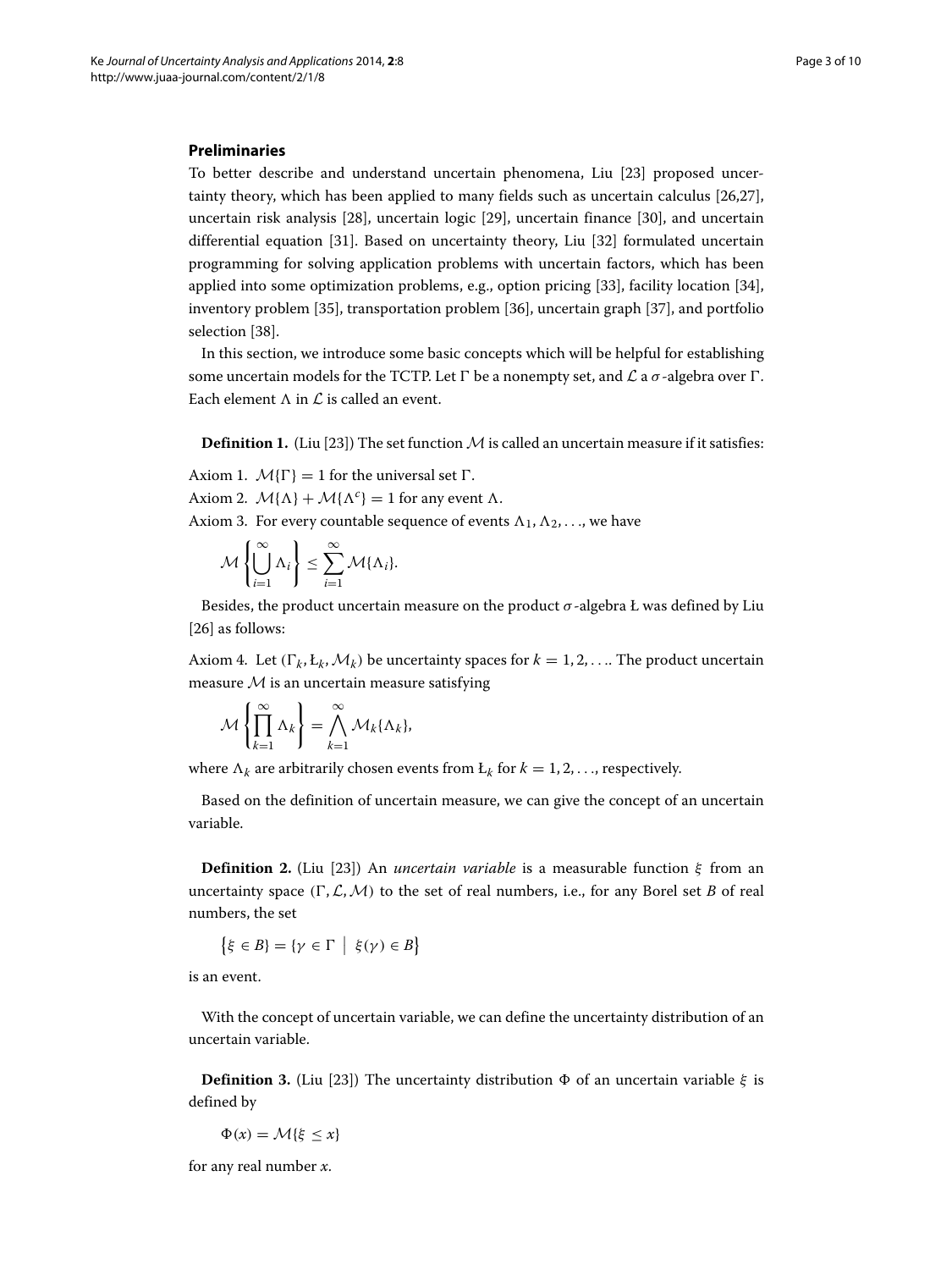Liu [\[24\]](#page-8-23) also defined the inverse function  $\Phi^{-1}$  as the inverse uncertainty distribution of uncertain variable *ξ* . With inverse uncertainty distribution, Liu [\[24\]](#page-8-23) gave the operational law of uncertain variables as follows.

**Theorem 1.** *(Liu [\[24\]](#page-8-23))* Let  $\xi_1, \xi_2, \ldots, \xi_n$  be independent uncertain variables with regu*lar uncertainty distributions*  $\Phi_1, \Phi_2, \ldots, \Phi_n$  respectively. If the function  $f(x_1, x_2, \ldots, x_n)$ *is strictly increasing with respect to x*1, *x*2, *...* , *xm and strictly decreasing with respect to*  $x_{m+1}, x_{m+2}, \ldots, x_n$ , then

$$
\xi = f(\xi_1, \xi_2, \ldots, \xi_n)
$$

*is an uncertain variable with inverse uncertainty distribution*

$$
\Phi^{-1}(\alpha) = f(\Phi_1^{-1}(\alpha), \dots, \Phi_m^{-1}(\alpha), \Phi_{m+1}^{-1}(1-\alpha), \dots, \Phi_n^{-1}(1-\alpha)).
$$

For giving out some decision-making criteria for managers, we introduce the following definition:

**Definition 4.** (Liu [\[23\]](#page-8-22)) Let  $\xi$  be an uncertain variable. The expected value of  $\xi$  is defined by

$$
E[\xi] = \int_0^{+\infty} \mathcal{M}\{\xi \ge r\} dr - \int_{-\infty}^0 \mathcal{M}\{\xi \le r\} dr
$$

provided that at least one of the above two integrals is finite.

**Theorem 2.** *(Liu [\[24\]](#page-8-23)) Let ξ be an uncertain variable with regular uncertainty distribution . If the expected value exists, then*

$$
E[\xi] = \int_0^1 \Phi^{-1}(\alpha) d\alpha.
$$

For instance, let  $\xi \sim \mathcal{L}(a, b)$  be a linear uncertain variable. Then its inverse uncertainty distribution is  $\Phi^{-1}(\alpha) = (1 - \alpha)a + \alpha b$ , and its expected value is

$$
E[\xi] = \int_0^1 ((1 - \alpha)a + \alpha b) d\alpha = \frac{a + b}{2}.
$$

#### **Problem description**

<span id="page-3-0"></span>With the project progress, project managers always need to make a trade-off between the cost and the completion time. Sometimes managers may make a decision in order to finish the project sooner with project cost augmentation by accelerating the project schedule, which is also named as project crashing in project management. In other cases, motivated by reducing project cost, managers may be conscripted to sacrifice by prolonging the project completion time. Therefore, it is naturally desirable for managers to find a schedule to complete a project with the balance of the cost and the completion time.

A project can be represented by an activity-on-arc network  $G = (V, A)$ , where  $V =$  $\{1, 2, \ldots, n\}$  is the set of nodes representing the milestones and *A* is the set of arcs representing the activities, shown as Figure [1.](#page-4-0) In the network, nodes 1 and *n* represent the start and the end of the project, respectively. In this paper, the normal activity durations are assumed to be uncertain variables. Note that the normal duration of activity *(i*, *j)* denoted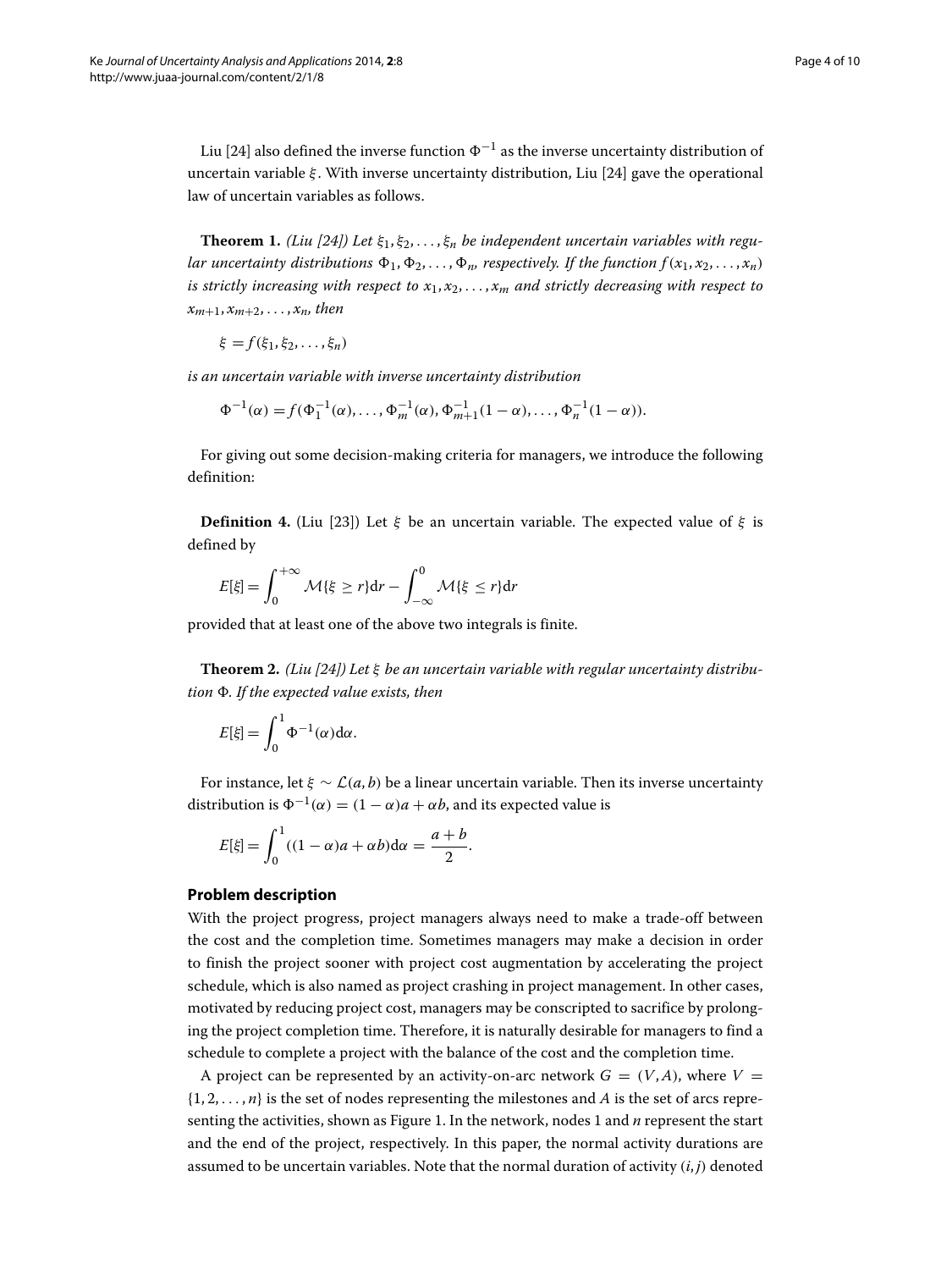

<span id="page-4-0"></span>as  $\xi_{ii}$  represents the duration without the influence of the decision made by the manager, and the uncertainty of *ξij* is derived from the uncertain project environment. Correspondingly, the normal cost per time unit of activity *(i*, *j)* is denoted by *cij*. The decision variable  $x_{ij}$  indicates the duration change of activity  $(i, j)$  controlled by the manager, such as determining the number change of workers and changing the instruments. The variable  $x_{ij}$ , supposed to be an integer for the sake of simplicity, is bounded by some interval  $[i_{ij}, u_{ij}]$ owing to practical conditions, where *lij* and *uij* are also assumed to be integers. For each activity  $(i, j)$ , there also exists another associated cost  $d_{ii}$ , regarded as the additional cost of per unit change of  $x_{ij}$ . For simplicity,  $c_{ij}$  and  $d_{ij}$  are both assumed to be constants.

Then, for the trade-off between the completion time and the cost, the goal is to decide the optimal vector  $\mathbf{x} = \{x_{ij} : (i,j) \in A\}$  to meet different scheduling requirements.

The uncertain normal activity durations can be concisely written as  $\xi = {\xi_{ij}}$ :  $(i, j) \in A$ . The starting time of activity  $(i, j)$  is denoted by  $T_{ij}(x, \xi)$ , and the starting time of activity  $(1, j)$  ∈ *A* is defined as  $T_{1j}$  $(x, \xi) = 0$ , which means that the starting time of the total project is assumed to be 0. To simplify the problem, we assume that each activity can be processed only if all the foregoing activities are finished and should be processed without interruption, and no lead or lag times are possible. With the assumptions, the starting time of activity  $(i, j)$ ,  $i = 2, 3, \ldots, n - 1$  can be calculated by

$$
T_{ij}(\boldsymbol{x},\boldsymbol{\xi}) = \max_{(k,i)\in A} \left\{ T_{ki}(\boldsymbol{x},\boldsymbol{\xi}) + \xi_{ki} + x_{ki} \right\}.
$$

Suppose that  $T_{ij}(\bm{x}, \bm{\xi})$  has an inverse uncertainty distribution  $\Psi^{-1}_{ij}(\bm{x}, \alpha)$ . Then

<span id="page-4-1"></span>
$$
\Psi_{ij}^{-1}(\mathbf{x}, \alpha) = \max_{(k,i) \in A} \left\{ \Psi_{ki}^{-1}(\mathbf{x}, \alpha) + \Phi_{ki}^{-1}(\alpha) + x_{ki} \right\},\
$$

and the project completion time can be written by

$$
T(\mathbf{x}, \xi) = \max_{(k,n) \in A} \{ T_{kn}(\mathbf{x}, \xi) + \xi_{kn} + x_{kn} \}
$$
 (1)

whose inverse uncertainty distribution is

<span id="page-4-3"></span>
$$
\Psi^{-1}(\mathbf{x}, \alpha) = \max_{(k,n) \in A} \left\{ \Psi_{kn}^{-1}(\mathbf{x}, \alpha) + \Phi_{kn}^{-1}(\alpha) + x_{kn} \right\}.
$$
 (2)

The project cost, composed of the normal cost and the additional cost, can be simply computed by

<span id="page-4-2"></span>
$$
C(\mathbf{x},\xi) = \sum_{(i,j)\in A} (c_{ij}\xi_{ij} - d_{ij}x_{ij})
$$
\n(3)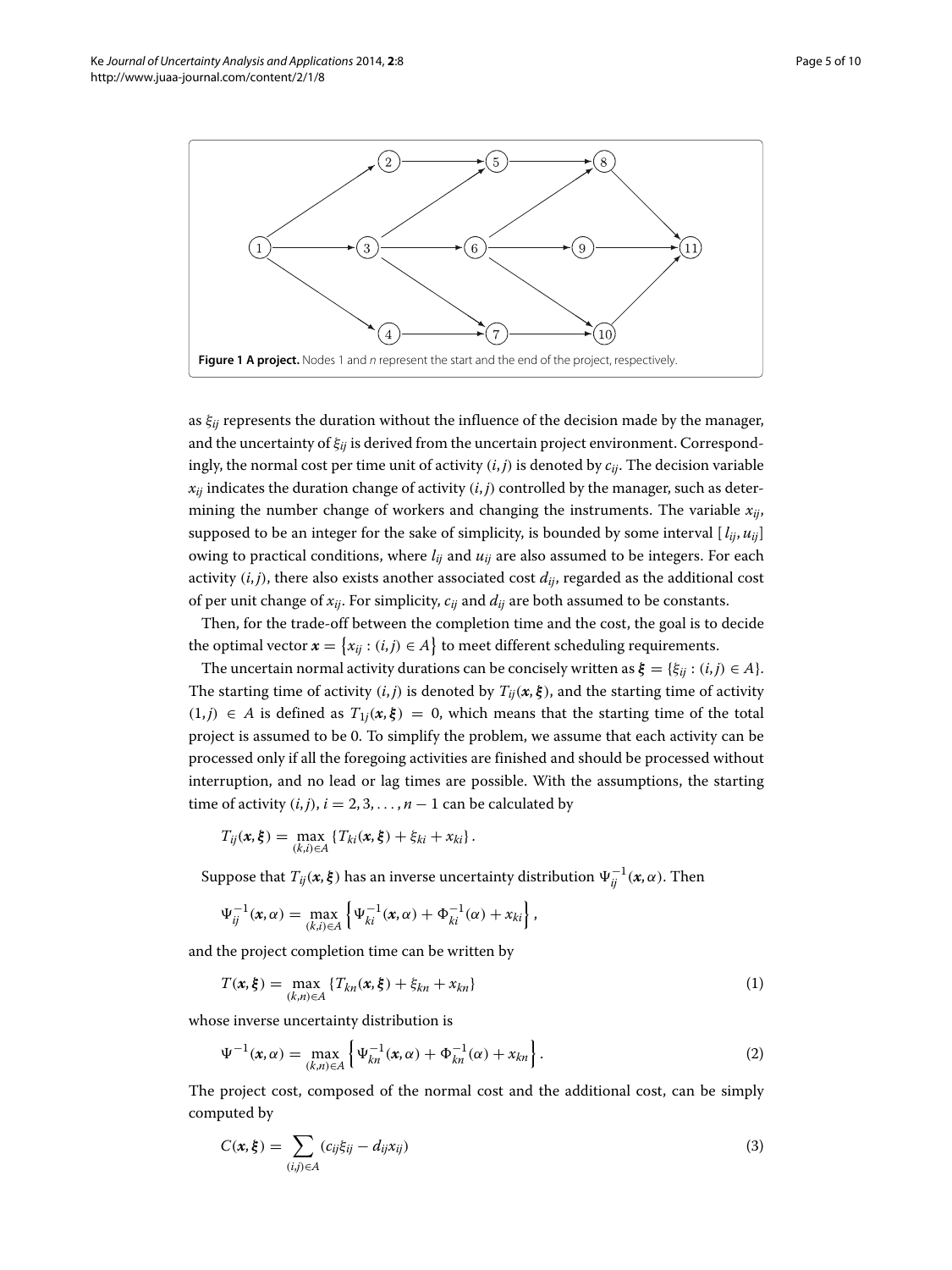whose inverse uncertainty distribution is

<span id="page-5-1"></span>
$$
\Upsilon^{-1}(\mathbf{x}, \alpha) = \sum_{(i,j) \in A} \left( c_{ij} \Phi_{ij}^{-1}(\alpha) - d_{ij} x_{ij} \right). \tag{4}
$$

#### **Uncertain models of time-cost trade-off problem**

<span id="page-5-0"></span>In many researches on indeterminate decision systems, optimizing expected objective value is preferably considered to be the choice for decision-making and expected value model is the most employed model. However, for various practical requirements, other alternative decision-making criteria and optimization models are needed. In this paper, except the expected value model, one more optimization model for the uncertain TCTP is presented with the philosophy of dependent-chance programming.

#### **Expected cost minimization model**

As we mentioned above, comparing expected values is the most widely applied decisionmaking criterion in practice. Risk-averse managers usually want to find the optimal decision with minimum expected project cost subject to some project completion time constraint. With this criterion, we can present the following expected cost minimization model for TCTP:

 $\mathbf{r}$  $\int$  $\frac{1}{\sqrt{2\pi}}$ min *E*[*C(x*, *ξ )*] subject to  $\mathcal{M}\left\{T(\mathbf{x}, \boldsymbol{\xi}) \leq T^0\right\} \geq \alpha_0$ *xij* ∈ [*lij*, *uij*] , ∀*(i*, *j)* ∈ *A*  $x_{ij}$ , ∀(*i*,*j*) ∈ *A*, integers,

where  $T^0$  is the due date of the project,  $\alpha_0$  is a predetermined confidence level,  $l_{ii}$  and *u<sub>ij</sub>* are integers given in advance, and  $T(x, \xi)$  and  $C(x, \xi)$  are defined by [\(1\)](#page-4-1) and [\(3\)](#page-4-2), respectively. The above model is equivalent to

 $\mathbf{r}$  $\int$  $\frac{1}{\sqrt{2\pi}}$  $\min \int_0^1 \Upsilon^{-1}(x, \alpha) d\alpha$ subject to *V*<sup>−1</sup>(*x*, *α*<sub>0</sub>) ≤ *T*<sup>0</sup> *xij* ∈ [*lij*, *uij*] , ∀*(i*, *j)* ∈ *A*  $x_{ij}$ , ∀(*i*, *j*) ∈ *A*, integers,

where  $\Psi^{-1}(\mathbf{x}, \alpha)$  and  $\Upsilon^{-1}(\mathbf{x}, \alpha)$  are determined by [\(2\)](#page-4-3) and [\(4\)](#page-5-1), respectively.

#### **Chance maximization model**

In real-life project, the manager may tend to control the project cost within some budget and meanwhile complete the project in time. However, due to the environmental complexity, these performance goals are not always obtained completely. Then it is natural for the project manager to maximize the chance that the project cost does not exceed the given budget under some project completion time constraint, which follows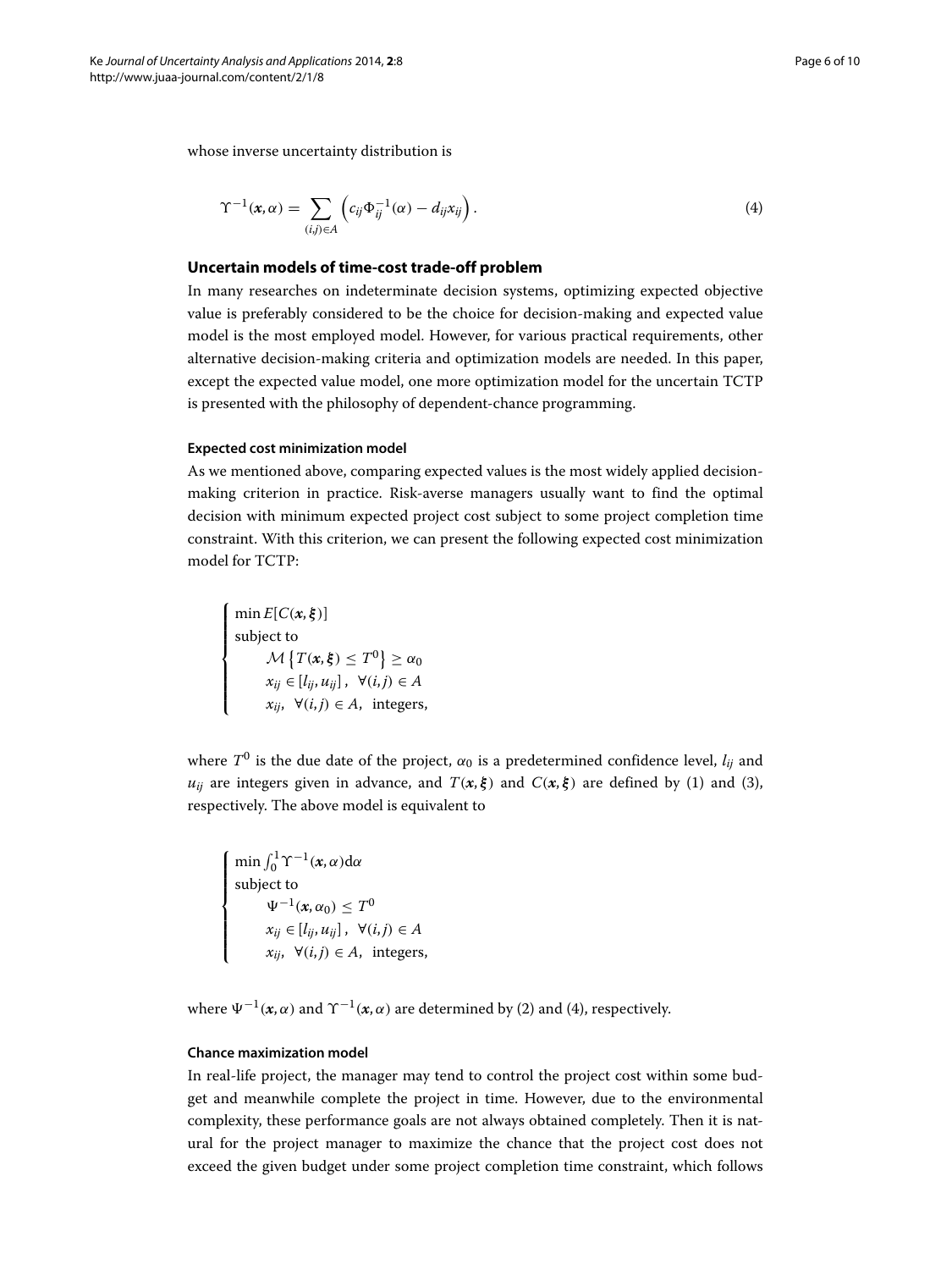the philosophy of dependent-chance programming (DCP) introduced by Liu [\[39\]](#page-9-9). Based on the DCP philosophy, we can establish the chance maximization model as follows:

$$
\begin{cases}\n\max \mathcal{M}\left\{C(\mathbf{x}, \boldsymbol{\xi}) \le C^0\right\} \\
\text{subject to} \\
\mathcal{M}\left\{T(\mathbf{x}, \boldsymbol{\xi}) \le T^0\right\} \ge \alpha_0 \\
x_{ij} \in [l_{ij}, u_{ij}], \ \forall (i, j) \in A \\
x_{ij}, \ \forall (i, j) \in A, \ \text{integers,}\n\end{cases}
$$

where  $\alpha_0$  is a predetermined confidence level,  $T^0$  is the due date of the project,  $C^0$  is the budget,  $l_{ij}$  and  $u_{ij}$  are integers given in advance, and  $T(x, \xi)$  and  $C(x, \xi)$  are defined by [\(1\)](#page-4-1) and [\(3\)](#page-4-2), respectively. Note that here so-called chance is measured by uncertain measure. This model is equivalent to

$$
\begin{cases}\n\max \bar{\beta} \\
\text{subject to} \\
\Upsilon^{-1}(\mathbf{x}, \bar{\beta}) \leq C^0 \\
\psi^{-1}(\mathbf{x}, \alpha_0) \leq T^0 \\
x_{ij} \in [l_{ij}, u_{ij}], \ \forall (i, j) \in A \\
x_{ij}, \ \forall (i, j) \in A, \ \text{integers},\n\end{cases}
$$

where  $\Psi^{-1}(\mathbf{x}, \alpha)$  and  $\Upsilon^{-1}(\mathbf{x}, \beta)$  are determined by [\(2\)](#page-4-3) and [\(4\)](#page-5-1), respectively.

### **Numerical experiments**

By a simple example, Huang and Ding [\[25\]](#page-8-24) demonstrated that the standard path algorithms (e.g., the well-known Dijkstra method) were not capable of finding the critical path for the random project scheduling problem, which is applicable to uncertain TCTP. Hence, for solving the above two uncertain time-cost trade-off models, GA is introduced to search for the quasi-optimal solutions.

Consider the project network shown in Figure [1.](#page-4-0) For every activity  $(i, j)$ , the duration is assumed to be a linear uncertain variable  $\mathcal{L}(2i + 3, 2j + 2)$ . The normal costs and the additional costs of the activities are presented in Table [1,](#page-7-1) respectively. We also assume that the decision variable  $x_{ij}$  is an integer and limited in the interval  $[-4, 3]$  for each  $(i, j) \in A$ .

First, the project manager tends to finish the project in 62 time units with confidence level 0.85 and meanwhile minimizes the project cost in the sense of expected value. With this demand, we can present the following expected cost minimization model:

 $\sqrt{ }$  $\frac{1}{\sqrt{2\pi}}$ ⎪⎪⎪⎪⎪⎪⎪⎪⎩ min *E*[*C(x*, *ξ )*] subject to  $\mathcal{M}{T(\mathbf{x}, \xi)} \le 62$   $\ge 0.85$ *xij* ∈ [−4, 3] , ∀*(i*, *j)* ∈ *A x*<sub>*ij*</sub>, ∀ $(i, j)$  ∈ *A*, integers.

This model is equivalent to

 $\sqrt{2}$  $\frac{1}{2}$  $\frac{1}{\sqrt{2\pi}}$  $\min \int_0^1 \Upsilon^{-1}(x, \alpha) d\alpha$ subject to  $\Psi^{-1}$ (*x*, 0.85) ≤ 62 *xij* ∈ [−4, 3] , ∀*(i*, *j)* ∈ *A x*<sub>*ij*</sub>, ∀ $(i, j)$  ∈ *A*, integers.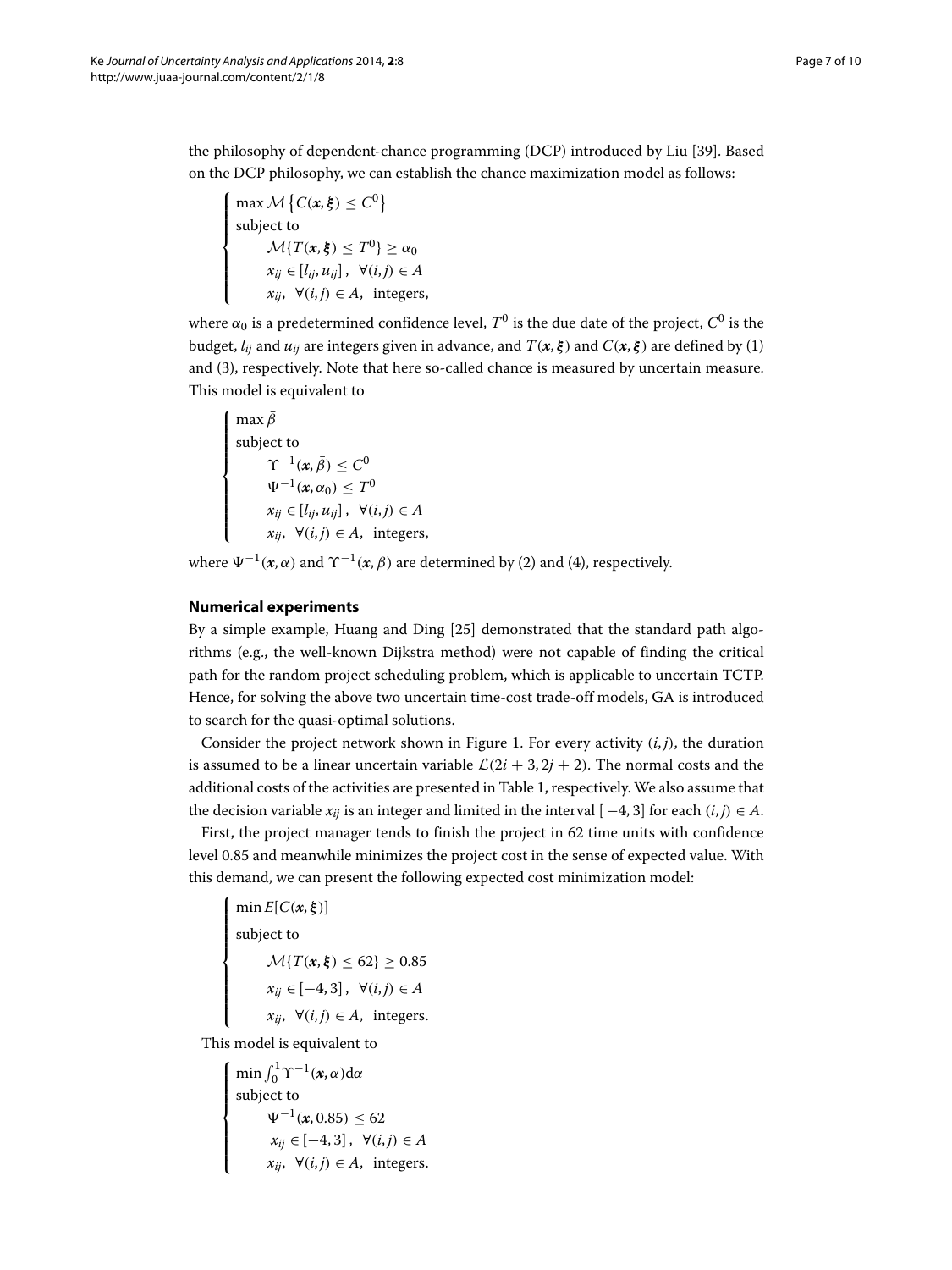| <b>Activity</b><br>$(\boldsymbol{i},\boldsymbol{j})$ | Normal cost<br>$c_{ij}$ | <b>Additional cost</b><br>$d_{ij}$ |
|------------------------------------------------------|-------------------------|------------------------------------|
|                                                      |                         |                                    |
| (1,3)                                                | 300                     | 280                                |
| (1,4)                                                | 65                      | 70                                 |
| (2,5)                                                | 270                     | 300                                |
| (3,5)                                                | 135                     | 150                                |
| (3,6)                                                | 75                      | 90                                 |
| (3,7)                                                | 150                     | 100                                |
| (4,7)                                                | 600                     | 400                                |
| (5,8)                                                | 85                      | 100                                |
| (6,8)                                                | 300                     | 400                                |
| (6, 9)                                               | 95                      | 90                                 |
| (6, 10)                                              | 130                     | 140                                |
| (7,10)                                               | 200                     | 240                                |
| (8, 11)                                              | 90                      | 120                                |
| (9,11)                                               | 200                     | 180                                |
| (10, 11)                                             | 320                     | 380                                |

<span id="page-7-1"></span>

| Table 1 Activity costs of project |  |
|-----------------------------------|--|
|-----------------------------------|--|

For the above model, we can easily employ GA to search for the quasi-optimal solution. We set the parameters in GA as the population size of one generation pop\_size  $= 50$ , the probability of mutation  $P_m = 0.5$ , and the probability of crossover  $P_c = 0.7$ . After a run of 8,000 generations, we obtain the quasi-optimal solution  $x^*$  =  $(3, 1, -4, 3, 3, -2, 0, 2, 0, 3, 1, 2, -2, 0, 0, -2)$ ,  $E[C(\mathbf{x}^*, \boldsymbol{\xi})] = 43,482.5$  and  $\mathcal{M}{T(\mathbf{x}^*, \boldsymbol{\xi})} \leq$  $62$ } = 0.857.

The other considered model is the chance maximization shown as follows:

 $\mathbf{r}$  $\int$  $\frac{1}{\sqrt{2\pi}}$ max  $M\{C(x, \xi) \leq 46, 700\}$ subject to  $\mathcal{M}{T(\mathbf{x}, \xi)} \le 65$ }  $\ge 0.85$ *xij* ∈ [−4, 3] , ∀*(i*, *j)* ∈ *A x<sub>ii</sub>*, ∀*(i,j)* ∈ *A*, integers.

This model is equivalent to

$$
\begin{cases}\n\max \bar{\beta} \\
\text{subject to} \\
\Upsilon^{-1}(x, \bar{\beta}) \le 46,700 \\
\psi^{-1}(x, 0.85) \le 65 \\
x_{ij} \in [-4, 3], \ \forall (i, j) \in A \\
x_{ij}, \ \forall (i, j) \in A, \ \text{integers.}\n\end{cases}
$$

After a run of 6,000 generations with pop\_size = 50,  $P_m$  = 0.6, and  $P_c$  = 0.5, we obtain the quasi-optimal solution *x*<sup>∗</sup> = *(*2, 0, −4, 3, 2, 0, 1, 2, 3, 3, 0, 3, 0, 1, 3, −1*)* and  $M\{C(x^*, \xi) \leq 46, 700\} = 0.874.$ 

#### <span id="page-7-0"></span>**Conclusions**

For real-life project managers, both the trade-off between the cost and the completion time and the indeterminacy environment are considerable issues. In this paper, an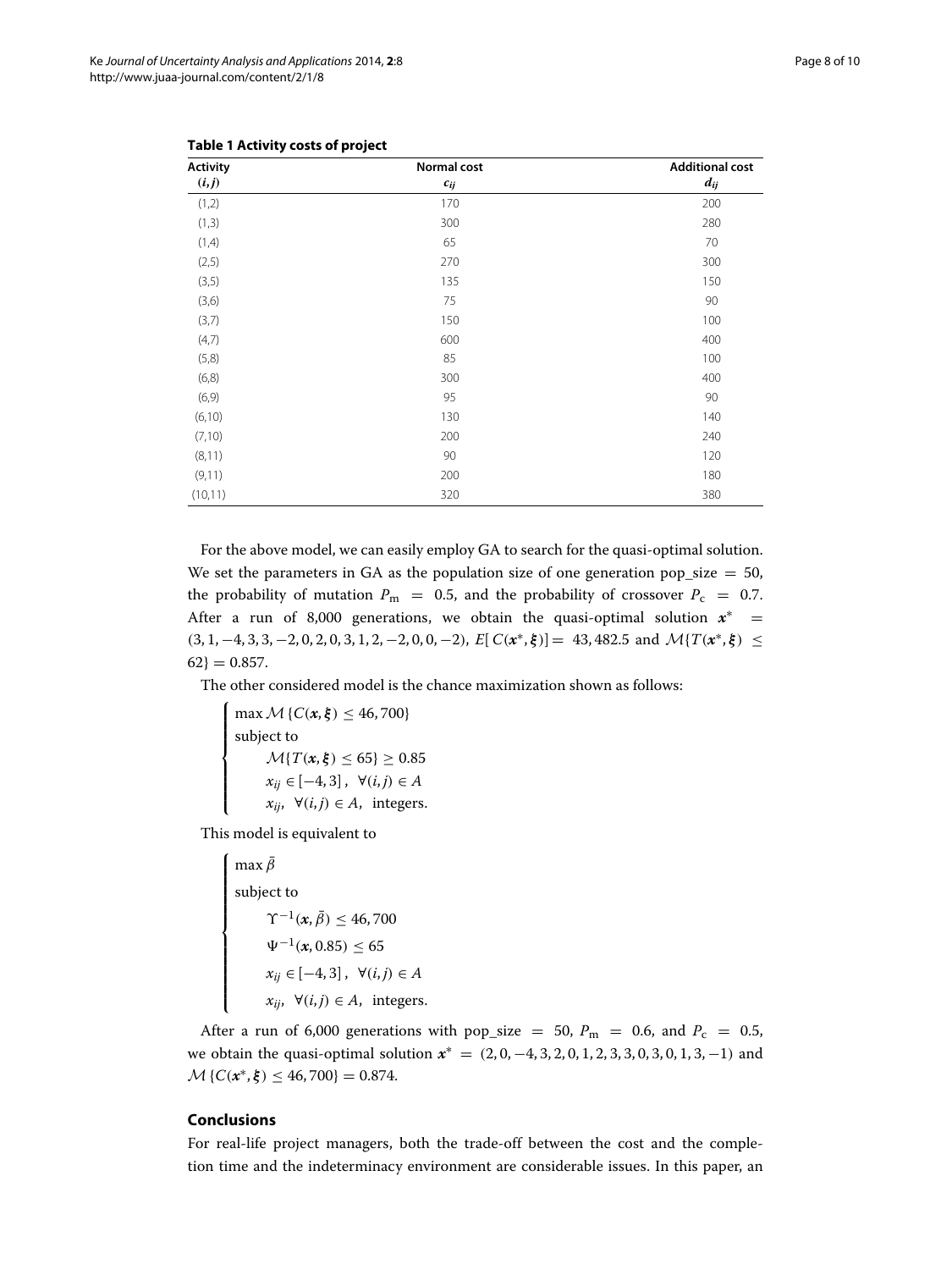uncertain TCTP was formulated with the objective of minimizing the cost with completion time limits based on uncertain measure. With some decision-making criteria, the expected cost minimization model and the chance maximization model were established to satisfy different practical managing requirements. Two equivalent crisp mathematical programming models were also given. To solve the models, GA was introduced.

The TCTP with uncertain activity durations can be regarded as the extension of the fuzzy TCTP. Furthermore, resource constraints or more types of indeterminacies can be included for future research. For real-life application, the models can be applied to many other project optimization problems.

#### **Acknowledgments**

The work was partly supported by the National Natural Science Foundation of China (71371141, 71001080).

Received: 12 February 2014 Accepted: 25 March 2014 Published: 24 April 2014

#### **References**

- <span id="page-8-0"></span>1. Kelley, JE: Critical path planning and scheduling mathematical basis. Oper. Res. **9**, 296–320 (1961)
- <span id="page-8-1"></span>2. Tareghian, HR, Taheri, SH: On the discrete time, cost and quality trade-off problem. Appl. Math. Comput. **181**, 1305–1312 (2006)
- <span id="page-8-2"></span>3. Weglarz, J, Jozefowska, J, Mika, M, Waligora, G: Project scheduling with finite or infinite number of activity processing modes - a survey. Eur. J. Oper. Res. **208**, 177–205 (2011)
- <span id="page-8-3"></span>4. Heberta, JE, Deckro, RF: Combining contemporary and traditional project management tools to resolve a project scheduling problem. Comput. Oper. Res. **38**, 21–32 (2011)
- <span id="page-8-4"></span>5. Talbot, FB: Resource-constrained project scheduling with time-resource tradeoffs: the non-preemptive case. Manage. Sci. **28**, 1197–1210 (1982)
- <span id="page-8-5"></span>6. Azaron, A, Perkgoz, C, Sakawa, M: A genetic algorithm approach for the time-cost trade-off in PERT networks. Appl. Math. Comput. **168**, 1317–1339 (2005)
- <span id="page-8-6"></span>7. Anagnostopoulos, KP, Kotsikas, L: Experimental evaluation of simulated annealing algorithms for the time-cost trade-off problem. Appl. Math. Comput. **217**, 260–270 (2010)
- <span id="page-8-7"></span>8. Salmasnia, A, Mokhtari, H, Abadi, INK: A robust scheduling of projects with time, cost, and quality considerations. Int. J. Adv. Manuf. Tech. **60**, 631–642 (2012)
- <span id="page-8-8"></span>9. Wollmer, RD: Critical path planning under uncertainty. Math. Program. Stud. **25**, 164–171 (1985)
- <span id="page-8-9"></span>10. Gutjahr, WJ, Strauss, C, Wagner, E: A stochastic branch-and-bound approach to activity crashing in project management. INFORMS J. Comput. **12**, 125–135 (2000)
- <span id="page-8-10"></span>11. Aghaie, A, Mokhtari, H: Ant colony optimization algorithm for stochastic project crashing problem in PERT networks using MC simulation. Int. J. Adv. Manuf. Tech. **45**, 1051–1067 (2009)
- <span id="page-8-11"></span>12. Zahraie, B, Tavakolan, M: Stochastic time-cost-resource utilization optimization using nondominated sorting genetic algorithm and discrete fuzzy sets. J. Constr. Eng. M. **135**, 1162–1171 (2009)
- <span id="page-8-12"></span>13. Ke, H, Ma, W, Ni, Y: Optimization models and a GA-based algorithm for stochastic time-cost trade-off problem. Appl. Math. Comput. **215**, 308–313 (2009)
- <span id="page-8-13"></span>14. Mokhtari, H, Aghaie, A, Rahimi, J, Mozdgir, A: Project time-cost trade-off scheduling: a hybrid optimization approach. Int. J. Adv. Manuf. Tech. **50**, 811–822 (2010)
- <span id="page-8-14"></span>15. Ke, H, Ma, W, Chen, X: Modeling stochastic project time-cost trade-offs with time-dependent activity durations. Appl. Math. Comput. **218**, 9462–9469 (2012)
- <span id="page-8-15"></span>16. Leu, SS, Chen, AT, Yang, CH: A GA-based fuzzy optimal model for construction time-cost trade-off. Int. J. Proj. Manage. **19**, 47–58 (2001)
- <span id="page-8-16"></span>17. Jin, C, Ji, Z, Lin, Y, Zhao, Y, Huang, Z: Research on the fully fuzzy time-cost trade-off based on genetic algorithms. J. Mar. Sci. Appl. **4**, 18–23 (2005)
- <span id="page-8-17"></span>18. Eshtehardian, E, Afshar, A, Abbasnia, R: Time-cost optimization: using GA and fuzzy sets theory for uncertainties in cost. Constr. Manage. Econ. **26**, 679–691 (2008)
- <span id="page-8-18"></span>19. Ghazanfari, M, Shahanaghi, K, Yousefli, A: An application of possibility goal programming to the time-cost trade off problem. J. Uncertain Syst. **2**, 22–28 (2008)
- <span id="page-8-19"></span>20. Ghazanfari, M, Yousefli, A, Ameli, MSJ, Bozorgi-Amiri, A: A new approach to solve time-cost trade-off problem with fuzzy decision variables. Int. J. Adv. Manuf. Tech. **42**, 408–414 (2009)
- <span id="page-8-20"></span>21. Ke, H, Ma, W, Gao, X, Xu, W: New fuzzy models for time-cost trade-off problem. Fuzzy Optim. Decis. Ma. **9**, 219–231 (2010)
- <span id="page-8-21"></span>22. Chen, S, Tsai, M: Time-cost trade-off analysis of project networks in fuzzy environments. Eur. J. Oper. Res. **212**, 386–397 (2011)
- <span id="page-8-22"></span>23. Liu, B: Uncertainty Theory. 2nd ed. Springer, Berlin (2007)
- <span id="page-8-23"></span>24. Liu, B: Uncertainty Theory: a Branch of Mathematics for Modeling Human Uncertainty. Springer, Berlin (2010)
- <span id="page-8-24"></span>25. Huang, W, Ding, L: Project-scheduling problem with random time-dependent activity duration times. IEEE T. Eng. Manage. **58**, 377–387 (2011)
- <span id="page-8-25"></span>26. Liu, B: Some research problems in uncertainty theory. J. Uncertain Syst. **3**, 3–10 (2009)
- <span id="page-8-26"></span>27. Chen, XW, Ralescu, DA: Liu process and uncertain calculus. J. Uncertain. Anal. Appl. **1**, Article 3 (2013)
- <span id="page-8-27"></span>28. Liu, B: Uncertain risk analysis and uncertain reliability analysis. J. Uncertain Syst. **4**, 163–170 (2010)
- <span id="page-8-28"></span>29. Liu, B: Uncertain logic for modeling human language. J. Uncertain Syst. **5**, 3–20 (2011)